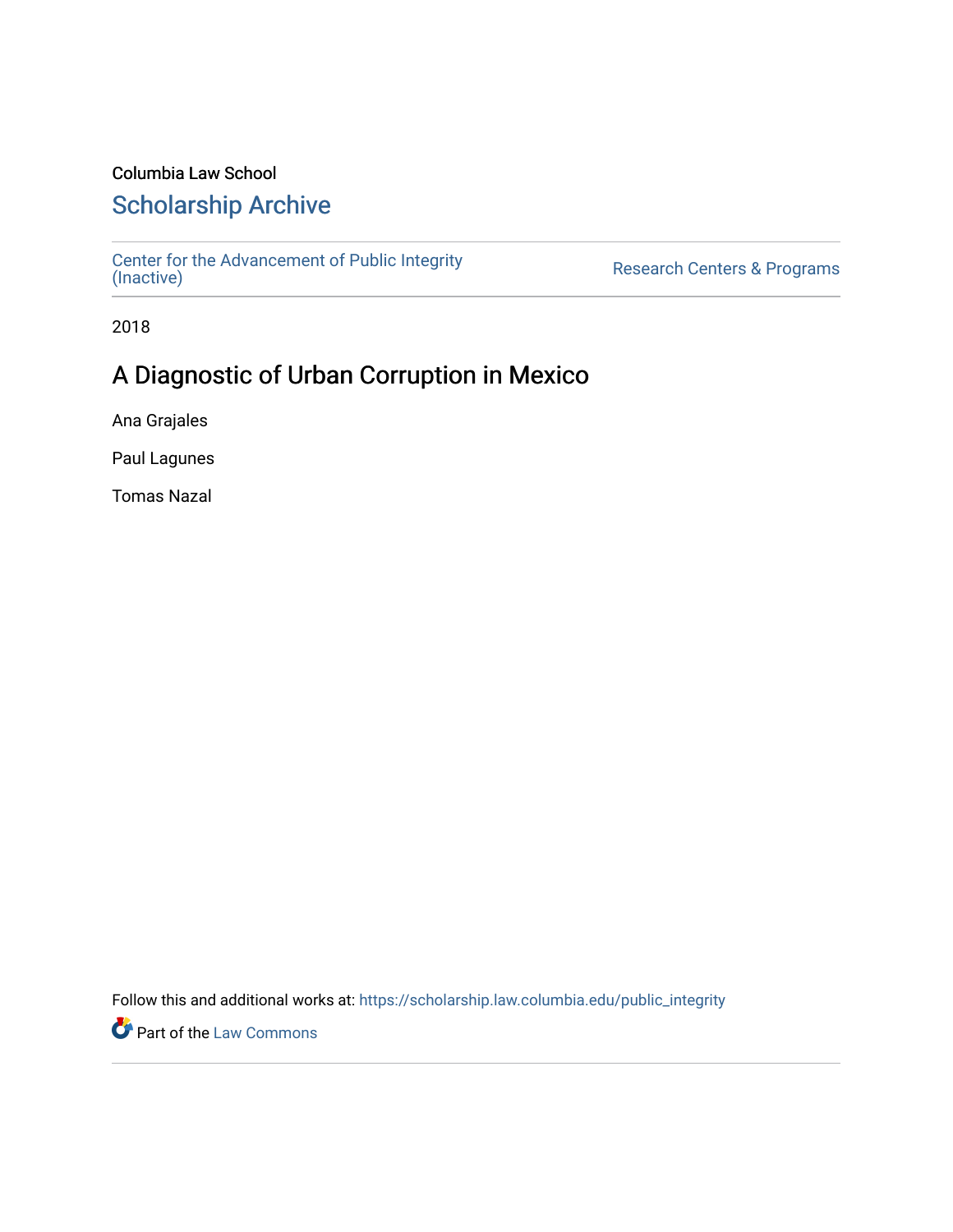# **A Diagnostic of Urban Corruption in Mexico**

In spite of the promises of urban life, cities are no panacea. Their governments have been known to promote policies that disadvantage the poor and other vulnerable residents (Piccato 2001). In the developing world, urban population growth can result in overcrowding (Abu-Lughod 2004), and the worsening of environmental problems (Molina and Molina 2002). Criminality and violence are additional concerns (Caldeira 2000 ; Moncada 2009). In Mexico, between 2006 and 2017, more than onehundred mayors were murdered in the context of an ongoing drug war (Valencia 2017).

#### **Authors:**

Ana Grajales *School of International and Public Affairs, Columbia University*

Paul Lagunes, Ph.D. *Board of Advisors Visiting Fellow Baker Institute for Public Policy, Rice University*

Tomas Nazal *Quantitative Methods in the Social Sciences, Columbia University*

Our focus, however, is on the issue of corruption. According to survey data, in Latin America, approximately 17 percent of residents pay bribes in the process of applying for permits from their city government. We seek to complement this statistic with an *under the hood* look at corruption-related complaints. (The full version of our study [can be viewed as a policy paper](https://doi.org/10.25613/cqgc-xv79) published by the Baker Institute of Public Policy at Rice University.)

We examine a unique dataset containing 445 claims submitted over a two-year period to the anticorruption agency (or ACA) of a crucial urban district in central Mexico. Our study provides a diagnostic of corruption vulnerabilities that can be replicated in other urban districts in Mexico. By applying the proposed taxonomy to a series of corruption claims, we are able to uncover the government agencies that attract the most complaints, spotlight trending concerns, and unveil some insights. One such insight is that a majority of claims handled by the ACA are relevant. However, 22 percent of the claims do not have any apparent connection to corruption; instead, they refer to human resource issues and various public service concerns. For example, one such claim is from a government official who complains about running out of office supplies, while another is from a citizen who is frustrated at interruptions to the water supply. Given that ACAs are often overburdened, we recommend that irrelevant claims be referred to the appropriate authorities, instead of being added to the workload of investigators.

Of course, deciding between relevant and irrelevant complaints is not a simple task. A number of claims are so ambiguous that it is unclear whether they refer to corruption or inefficiency. This serves as a reminder that corruption and inefficiency are related phenomena, and that ACAs cannot afford to ignore inefficiencies. However, the larger takeaway is that ACAs everywhere should adopt a relatively loose standard of what counts as a relevant claim worth registering in its system. Not every claim should arouse suspicion. That being said, if a claim has at least a possible connection to corruption, then it merits inspection. The goal is to provide strategic vigilance.

Focusing on the claims that have at least a possible link to corruption, 19 percent of them in our dataset refer to instances in which officials limit access to government information. Another 14.5 percent of relevant claims point to inefficiencies. Bribery and kickback schemes make up 10.2 percent of claims, while the remaining 56.3 percent refer to myriad questionable behaviors also covered by our taxonomy. Government employees who receive a salary without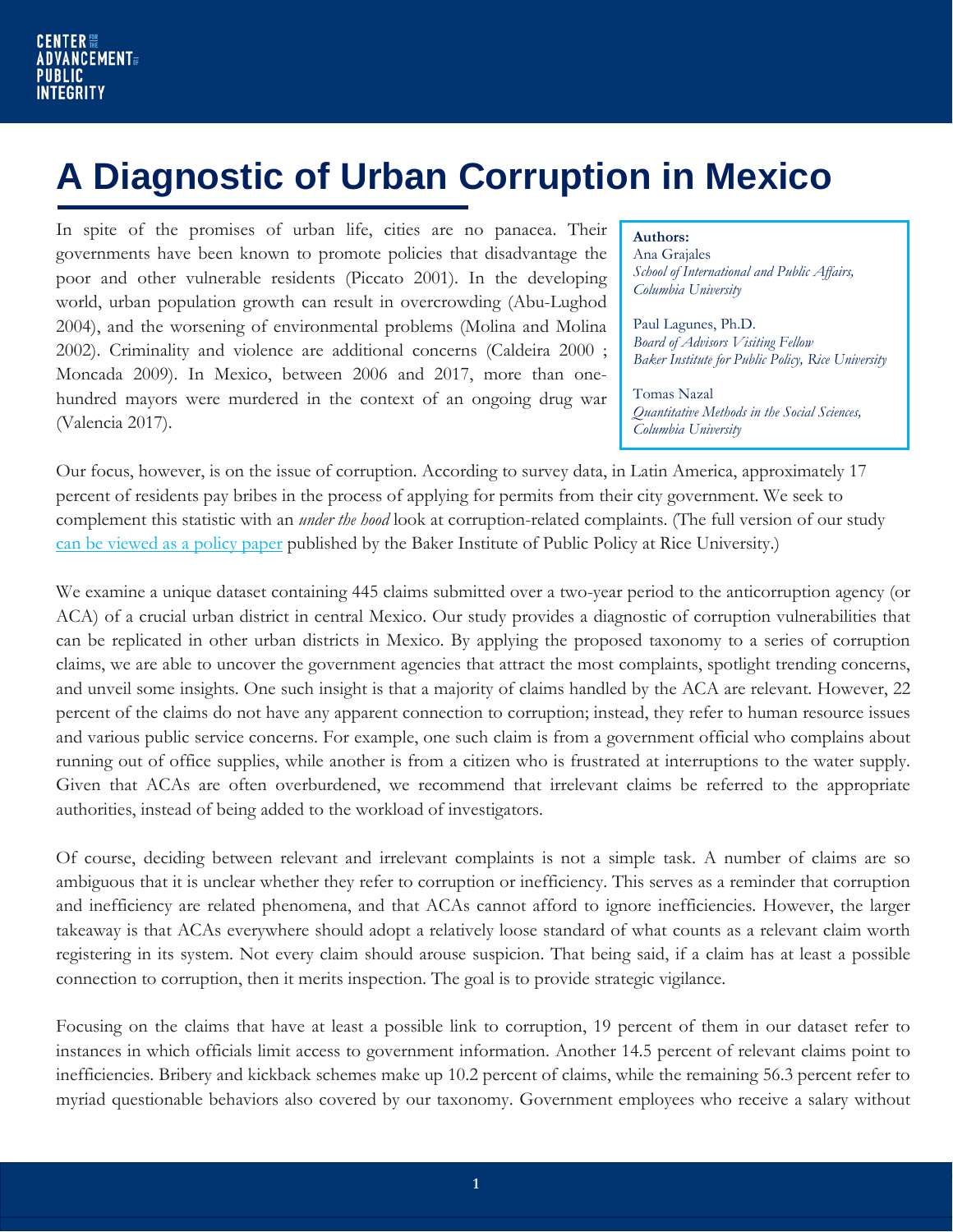### **CENTER FOR ADVANCEMENT PUBLIC INTEGRITY**

showing up to work, the suspicious loss of official documents from municipal archives, government officials who privilege bureaucratic lobbyists—these are some of the unwarranted activities highlighted by our analysis.

In terms of problematic agencies, as is highlighted in the table, the agencies responsible for regulating the construction sector—specifically, the Department of Buildings & City Planning and the Department of Public Works—are two of the ones that stand out as having collected a relatively large number of corruption-related claims. These agencies apply significant discretion in overseeing capital-intensive activities.



In summary, our research finds that agencies enjoying ample discretionary powers concentrate a greater number of corruption-related claims. Through targeted audits, high-profile prosecutions, and clear messaging, anticorruption agencies in Mexico can signal that there are real legal consequences to the abuse of public office. Government officials must be mindful that they can be held accountable for their actions.